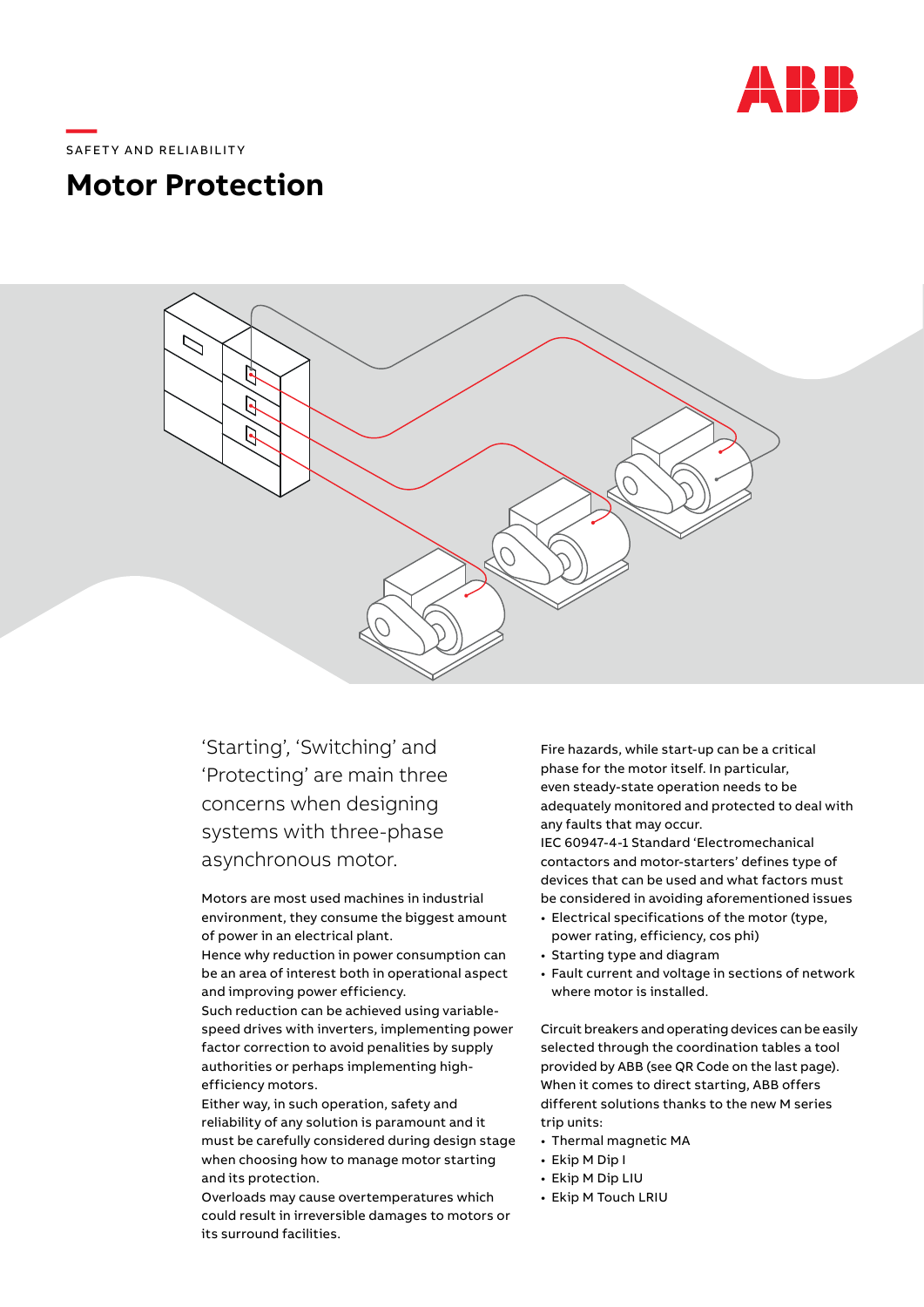## Traditional system Traditional systems



The following are few of the solutions that can be provided with circuit breaker for short-circuit protection, a thermal relay for overload protection and a contactor for motor switching. **Circuit-breaker** 

### **Thermal magnetic MA**

Available up to 630A, it implements exclusively the protection against short-circuit. With the possibility to set adjustable thresholds higher circuit possibility to set adjustable thresholds higher than the standard power distribution version, it stands out for compactness and exceptional performances in terms of breaking capacity and limitation of the specific let-though energy. They Standard. can be used in a wide start-up range, up to 250kW  $at 400V.$ **Touch LRIU**

## **Ekip M Dip I**

Available for the Tmax XT molded case circuit breakers range of up to 1600A, it represents the **Ekip M Touch LRIU** first level of electronic trip unit that guarantees a finest adjustment of the thresholds and immunity t to the room temperature in comparison with MA trip units. It allows selection of most suitable tripping values for any type of motor for rated lattical breaker. current up to 1250A and 560kW at 400V. Available for the Timax X I molded case circuit 1250A and 560kW at 400 V.C. and 560 V.C. and 560 V.C. and 560 V.C. and 560 V.C. and 560 V.C. and 560 V.C. and

utions that can be  $\hskip 60pt \sim$  Compared to the traditional system, these advanced solutions integrate additional protection functions. ABB supplies two different solutions with different performances.<br> **Constant** 

### **Ekip M Dip LIU**

ents exclusively **the This electronic trip unit available up to** 800A, in cuit. With the **addition to the previous solution with short**circuit protection only, includes overload  $\frac{1}{2}$  varian  $\frac{1}{2}$  is not over the protection so that a thermal relay is not needed. defined the overload protection is in accordance with the defined by IEC 60947-4-1 **Contact Contact Contact Contact Contact Contact Contact Contact Contact Contact Contact Contact Contact Contact Contact Contact Contact Co** indications and classes defined by IEC 60947-4-1 Standard.

ange, up to 250kW Moreover, thanks to Unbalance protection, also the phase loss of the system is monitored in order to promptly protect the motor against phase loss and unbalance.

#### **Ekip M Touch LRIU**

that guarantees a  $\hskip1cm$  It allows a large number of specific protections, olds and immunity  $\;\;\;\;$  thus ensuring high trip accuracy and extremely reliable operations, while granting a complete most suitable http://witheractionfully integrated into the circuit breaker. c protective<br>Continues

at 400V. This solution is even able to interact directly with the contactor and gives the chance to be connected to a PTC sensor to monitor the temperature of the motor and to open the contactor in case of overtemperature.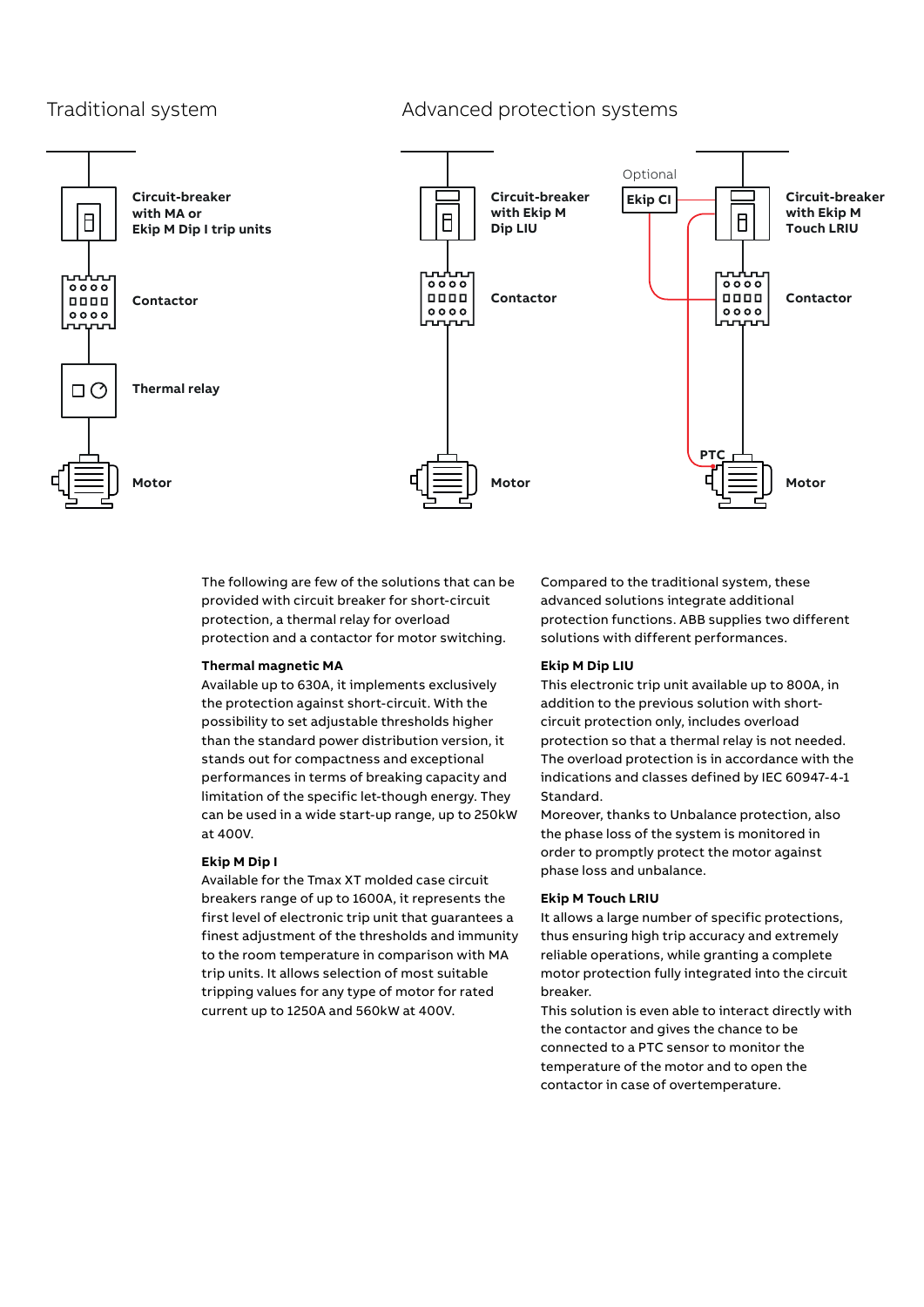## Ekip M Touch LRIU is the best solution

Ekip M Touch LRIU provides additional protection functions:



**Overload protection**, with thresholds complying with IEC 60947-4-1 and relevant Annex 2. The tripping time is defined by choosing the appropriate trip class. Moreover, with the thermal memory function always active, the unit trips in a shorter time than the time set for a cold fault condition whenever a new overload occurs before the thermal memory automatically resets.



**Short-circuit protection**, which guarantees an immediate trip when a short-circuit occurs, thus ensuring the correct start-up in the presence of high current values flowing for some milliseconds.

**Phase unbalance protection**, which acts against unbalances among the currents circulating in the





**Rotor blockage protection**, which ensures the operating conditions defined by IEC 60947-4-1 Annex 2.

- The 'Jam' condition to protect the motor against rotor jamming during normal operation to ensure the start-up phase to be properly performed.
- The 'Stall' condition to protect and operate the motor against rotor jamming upon start-up.



phases.

**Earth fault protection**, which trips in case of faults between the phases and the earthing conductor.



**Undercurrent protection**, which avoids damages to the motor under conditions of reduced or null load.

# Introducing the new 'Ekip CI' module...

Ekip M Touch LRIU provides additional protection functions:



**PTC connection**: with thresholds complying with IEC 60947-8, A PTC (PT100) sensor can be connected to the trip unit. When temperature exceed a set threshold, trip unit opens the circuit breaker.



**Interface to the contacto**r: motor protection can be optimized by using both contactor and circuit-breaker simultaneously. In case of fault, instead of opening the circuit breaker, trip unit commands contactor, which can guarantee a higher number of switching operation consistently rather than a circuit-breaker (Approx 1 million).